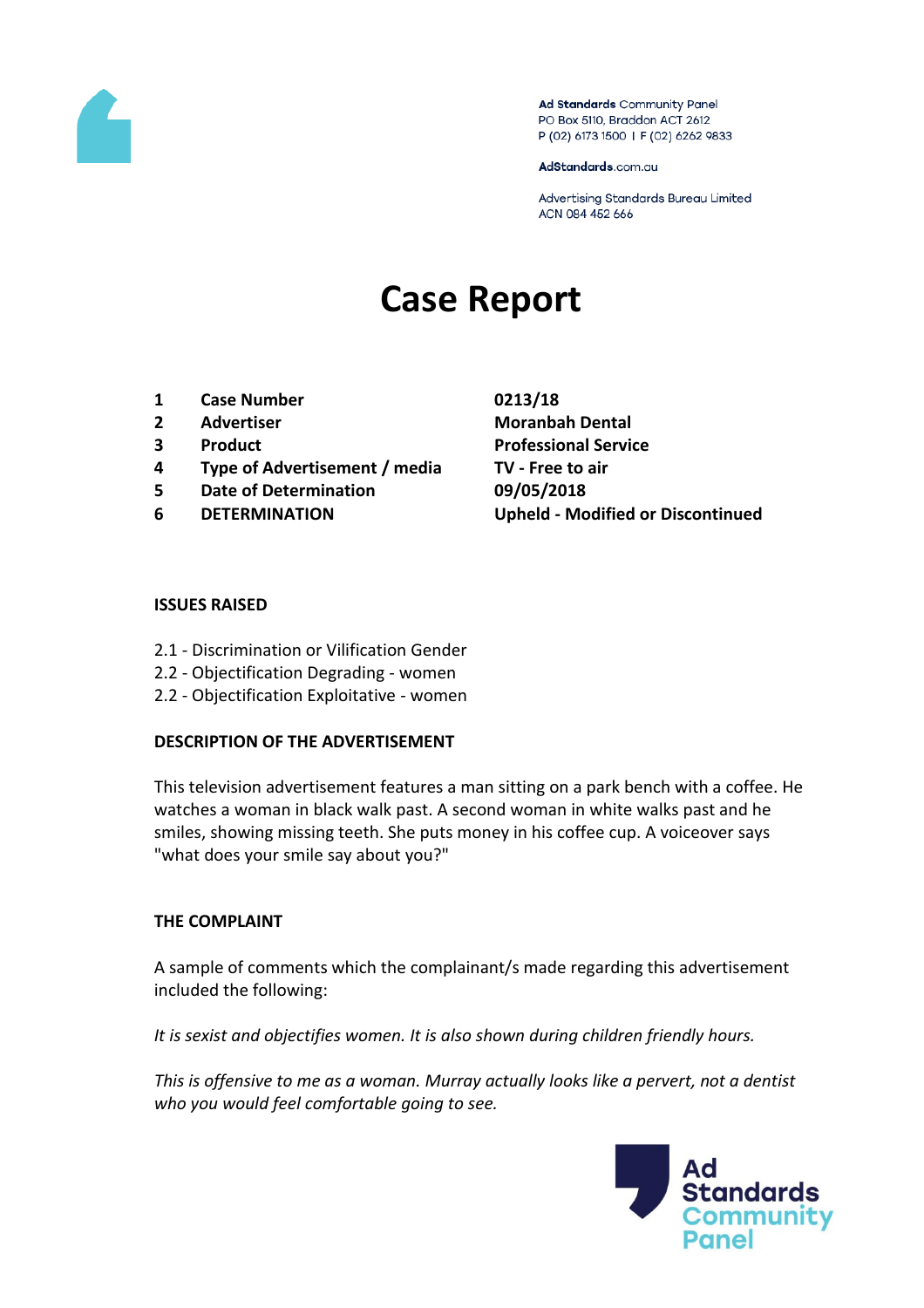

### **THE ADVERTISER'S RESPONSE**

Comments which the advertiser made in response to the complainant/s regarding this advertisement include the following:

*Thanks you for your enquiry regarding the 2 complaints to my add attached is a copy of the current add and I am sending a copy of the add probably seen by the complainants . my belief is that this add doest derade women if anything it degrades me! Anyway you will decide if it contraviens any actual laws . also worthy to note we have only had many messages of praise over this commercial for its humor and we have been advertising it during peak audiences for over 6 weeks I believe . channel 7 say its been seen by over 120 thousand people and weve had 2 people complain .i also have quite aggressive competition from the other dentist in town and one in mackay that I have rubbed up.both advertise with 7 and 7 says one has raised a complaint .* 

## **THE DETERMINATION**

The Ad Standards Community Panel ("Panel") considered whether this advertisement breaches Section 2 of the AANA Code of Ethics (the "Code").

The Panel noted the complainants' concerns that the advertisement is sexist and objectifies women.

The Panel viewed the advertisement and noted the advertiser's response.

The Panel noted that the advertisement depicts a man sitting in a park drinking a coffee. He admires a woman as she walks past. He smiles at a second woman that walks past showing that he is missing teeth. The woman puts money in his cup and continues walking. A voice over states 'what does your smile say about you?'

The Panel considered whether the advertisement complied with Section 2.1 of the Code which requires that 'advertisements shall not portray or depict material in a way which discriminates against or vilifies a person or section of the community on account of race, ethnicity, nationality, gender, age, sexual preference, religion, disability, mental illness or political belief.'

The Panel noted the Practice Note to Section 2.1 of the Code which provides the following definitions:

"Discrimination – unfair or less favourable treatment Vilification – humiliates, intimidates, incites hatred, contempt or ridicule".

The Panel noted the complainants' concern that the advertisement is sexist.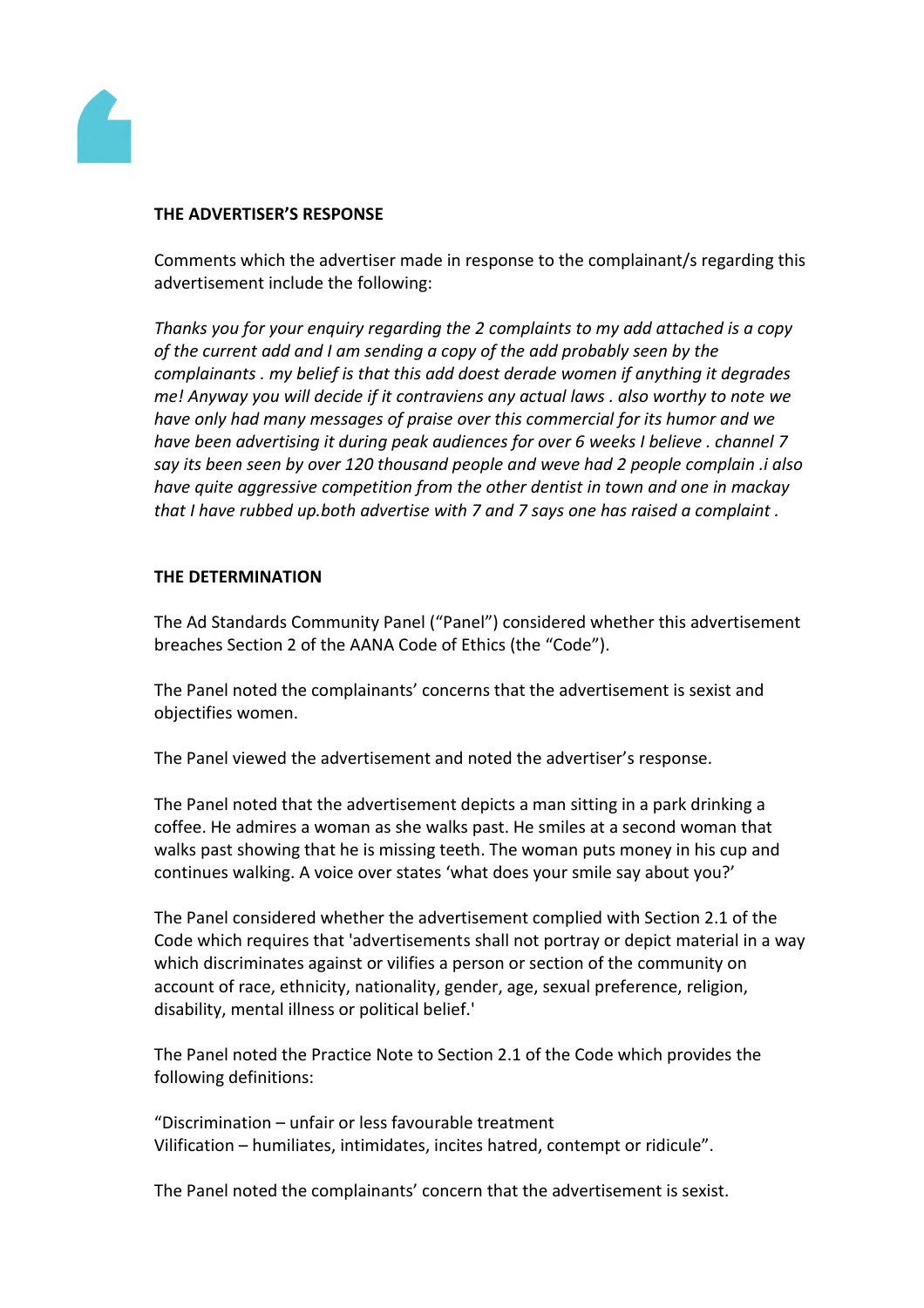

The Panel considered that the women in the advertisement were shown to be confident and in control. The Panel considered that the women are shown to be in control through the action of the woman placing the money in the man's cup, and are not depicted in a way which would be likely to humiliate or incite ridicule of women.

The Panel considered that the women are not depicted in a manner that is unfair or to be receiving less favourable treatment.

The Panel determined that the advertisement does not discriminate against or vilify a person or section of the community on account of gender and does not breach Section 2.1 of the Code.

The Panel considered whether the advertisement was in breach of Section 2.2 of the Code. Section 2.2 of the Code states: "Advertising or marketing communications should not employ sexual appeal in a manner which is exploitative or degrading of any individual or group of people."

The Panel noted the AANA Practice Note which provides guidance on the meaning of the terms exploitative and degrading:

Exploitative - (a) taking advantage of the sexual appeal of a person, or group of people, by depicting them as objects or commodities; or (b) focussing on their body parts where this bears no direct relevance to the product or service being advertised. Degrading – lowering in character or quality a person or group of people.

The Panel noted the complainants' concerns that the advertisement objectifies women.

The Panel noted the advertiser's response that the ad did not degrade women and if anything it degraded him.

The Panel first considered whether the advertisement contained sexual appeal.

A minority of the Panel considered that the focus of the advertisement is on the humorous situation and that there was no overt sexual appeal in the advertisement.

However, the majority of the Panel noted that when the first woman walks past there is a focus on her bottom and legs, and when the second woman approaches there is a focus on her chest. The majority of the Panel considered that the focus on the woman's body parts and the man's obvious appreciation of the way the women looked did constitute sexual appeal.

The majority of the Panel considered that even though the context of the focus on the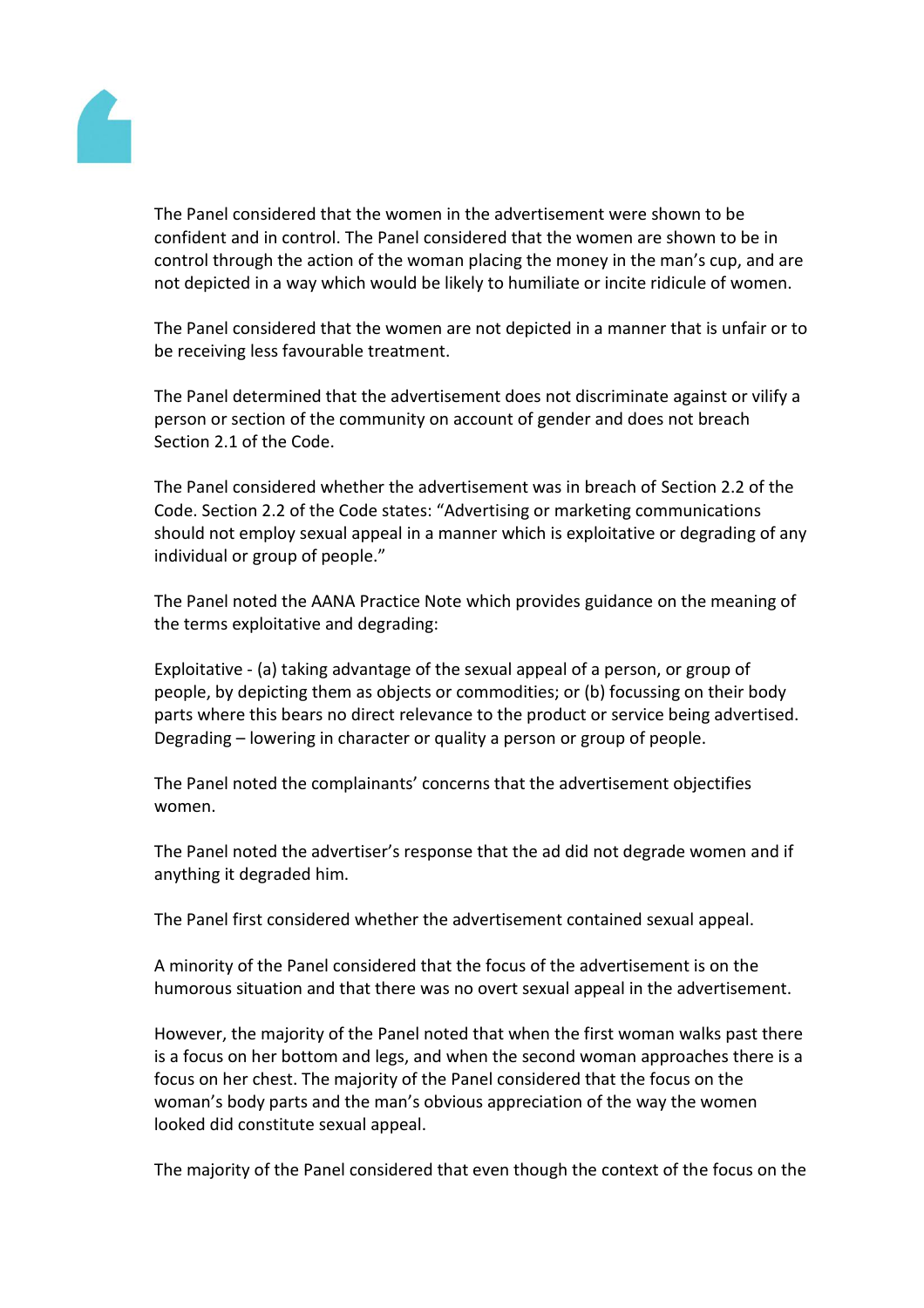

bodies of the women was for the story in the advertisement, and was not to directly promote the product being advertised, the advertisement did still contain sexual appeal.

The Panel then considered whether the advertisement employed sexual appeal in a manner which was exploitative.

The Panel noted that the definition of exploitative included "focussing on their body parts where this bears no direct relevance to the product or service being advertised."

The Panel considered that the advertisement did focus on the body parts of the women, especially the chest of the second women. The Panel considered the fact that the second woman in the advertisement was filmed only from the neck down and her face was not shown. The Panel considered that this was a clear focus on her chest.

The Panel noted that the advertiser is trying to create a humorous message about how the state of a person's teeth can affect the way people think of a person. However, the Panel considered that the story is that the man is ogling the woman, and one of the women thinks he is a homeless person.

The Panel considered that concept of ogling the woman has been depicted by focusing on the women's body parts, and while this may be relevant to the story of the advertisement, it is not relevant to the product being advertised.

The Panel determined that the advertisement did employ sexual appeal in a manner which was exploitative of the women in the advertisement and did breach Section 2.2 of the Code.

Finding that the advertisement breached Section 2.2 of the Code the Panel upheld the complaints.

## **THE ADVERTISER'S RESPONSE TO DETERMINATION**

Just confirming the ad is not running and was stopped pretty soon after I received the complaint. Your rep explained the main problem was the woman in the ad did not show her face, which was her preference. We will be looking at changing this to comply.